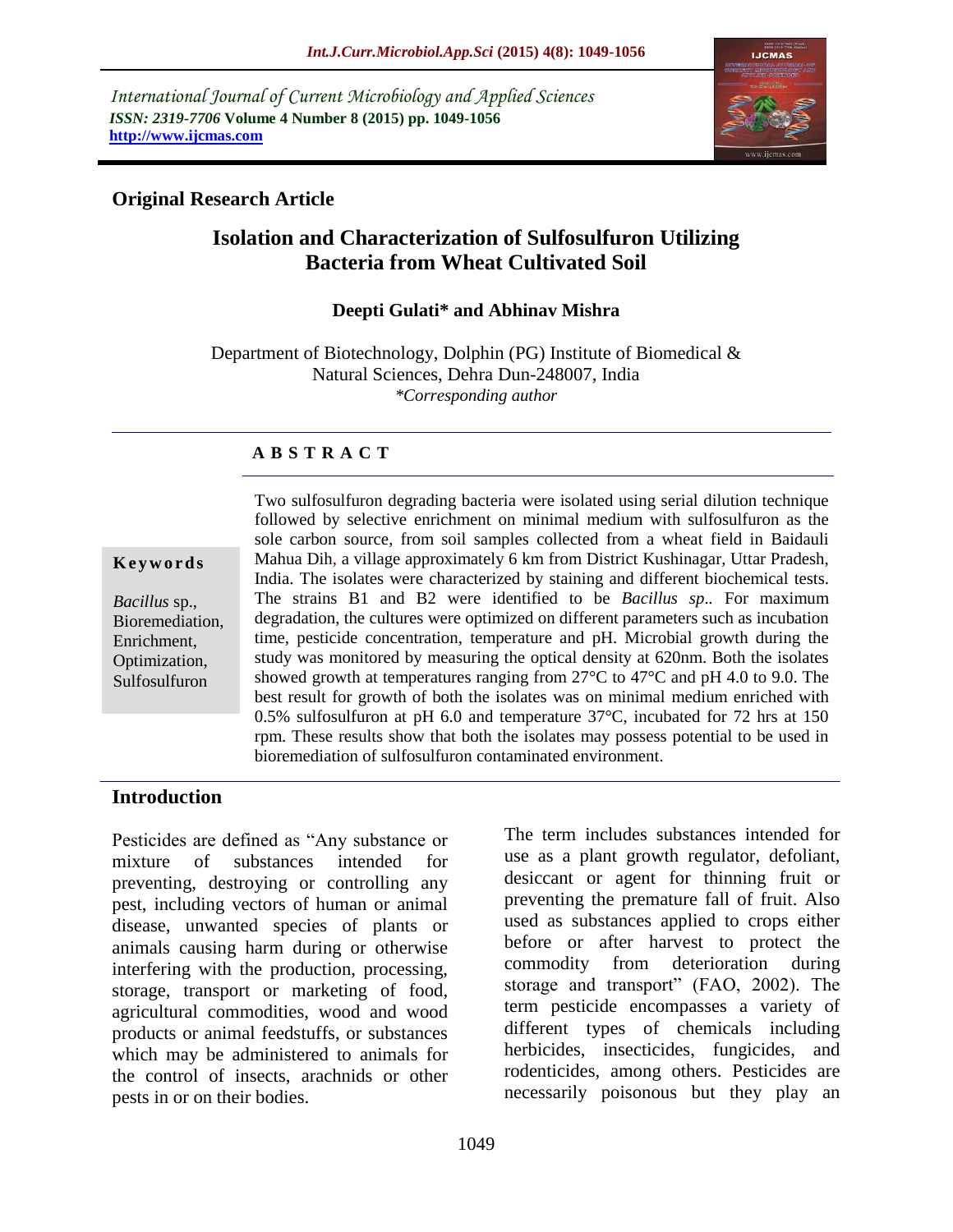important role in increasing the crop yield and for the consistent supply of food to the ever growing human population (Akthar & Ahmed, 2002). The excessive use of pesticides lead to an accumulation of a huge amount of pesticide residues in the food chain and drinking water environment that further leads to a substantial health hazard for the current and future generations due to uptake and accumulation of these toxic compounds. This problem needs to be solved to prevent it from becoming worse. Degradation of pesticides is usually a combination of a number of processes, including chemical hydrolysis and microbial degradation, and is also influenced by some physico-chemical properties such as pH, organic carbon and moisture content (Gunther, 1974).

However, biodegradation is the primary mechanism of pesticide breakdown and detoxification in many soils. Bioremediation constitutes an attractive alternative to physico-chemical methods of remediation, as it is less expensive and can selectively achieve complete destruction of organic pollutants (Alexander, 1999). For a successful bioremediation technique an efficient bacterial strain that can degrade largest pollutant to minimum level is required. Soil microorganisms can carry out pesticide degradation and can use the xenobiotic as a source of carbon, energy and other nutrients to promote microbial growth (Durkin, 2003). A considerable number of bacterial strains have been isolated that possess the ability to degrade xenobiotic compounds (Kumar & Philip, 2006; Malghani et al., 2009) and microbial process plays an important role in biological transformation of pesticides (McGuinness & Dowling, 2009; Sarkar et al., 2008). Many microorganisms degrade pesticides, because of their comprehensive enzyme systems, which have the capacity to hydrolyze,

reduce and oxidize these compounds (Audus, 1960). Sulfosulfuron is a broadspectrum herbicide that kill plants by inhibiting the enzyme acetolactate synthase. It is a selective, systemic sulfonyl urea herbicide, absorbed through both roots and leaves. It translocates throughout the plant and acts as an inhibitor of amino acid biosynthesis, hence stopping cell division and plant growth. It is effective against grasses and broad-leaved weeds in wheat. Barley and oats are sensitive. Sulfosulfuron is the common name for the chemical 1-  $(4,6$ -dimethoxypyrimidin-2-yl) -3-  $(2$  $ethylsulfonylimidazo-(1,2-a)$  pyridin-3-yl) sulfonylurea. The molecular formula is  $C_{16}H_{18}N_6O_7S_2$  and the Chemical Abstracts Service CAS number is 141776-32-1. The aim of the present work was to isolate and characterize sulfosulfuron utilizing bacteria from wheat cultivated soil by using enrichment culture technique. In addition some parameters affecting growth of the isolated bacterial strains were also optimized.

# **Materials and Methods**

#### **Pesticide used**

Commercial grade Sulfosulfuron 75% WG was obtained from Saharanpur chowk near Railway Station, Dehra Dun, Uttarakhand, India and used for the experiment.

#### **Collection of soil samples**

The samples was collected about 10cm below the soil surface using a sterile spatula in sterile polythene bags from different sites of a wheat field in Baidauli Mahua Dih, a village approximately 6 km from District Kushinagar, Uttar Pradesh, India. The soil samples was collected ten days after the spraying of pesticides. The samples were stored at  $4^{\circ}$ C till further analysis.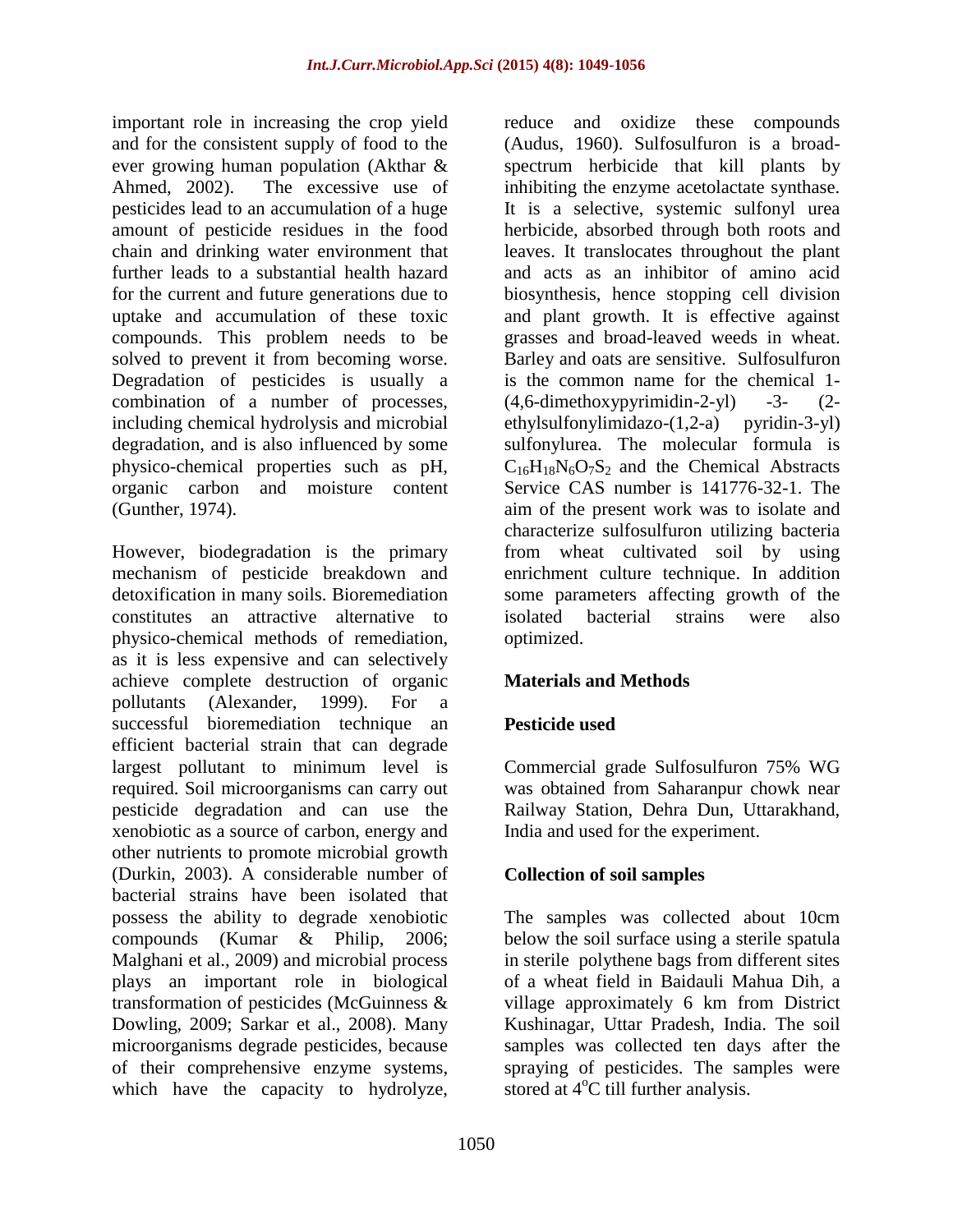#### **Isolation of bacteria**

Soil suspension was prepared by mixing 5gm of sieved soil in 45ml distilled water. It was then stirred and allowed to settle. This allowed the microorganisms to come in the water phase. The suspension was then serially diluted from  $10^{-1}$  to  $10^{-5}$ . Minimal agar medium enriched with sulfosulfuron was used for the isolation of bacteria. Minimal agar medium has the following composition in (g/L): Dextrose, 1.0; K<sub>2</sub>HPO<sub>4</sub>, 7.0; KH<sub>2</sub>PO<sub>4</sub>, 2.0; Sodium citrate, 0.5; MgSO<sub>4</sub>.7H<sub>2</sub>O, 0.1; NH<sub>3</sub>(SO<sub>4</sub>)<sub>2</sub>, 1.0; and Agar Agar, 15.0 with pH  $7.0 \pm 0.2$ . Minimal agar plates with different concentrations of sulfosulfuron (0%, 0.1%, 0.5%, 1.5% and 2%) were prepared and dilutions, each 100μl were spread on the surface of the plates and incubated for 24hrs at 37 C  $\pm$  1°C. The colonies so obtained on the plates were marked and numbered. They were then streaked on minimal agar supplemented with 0.5% sulfosulfuron and incubated at 37°C for 24 hours. After that, the colonies were sub cultured every 24 hours in minimal agar with 0.5% sulfosulfuron until pure cultures are obtained. Bacterial pure cultures were maintained on nutrient agar slants and stored at  $4^{\circ}$ C and sub cultured every month.

#### **Characterization of bacterial isolates**

Isolated pure strains were identified on the basis of morphological and physiological characteristics in nutrient agar plates, slants and broth and by biochemical tests. Colony size, Margins, Forms, Texture, Elevation and Colour was studied. Simple and Gram staining was carried out. Catalase test, citrate utilization test, indole production test, methyl red-voges proskeur (MR-VP) test, nitrate reduction test, TSI,  $H_2S$  production test, litmus milk test, oxidase test and urease tests were carried out for the identification (Cappuccino and Sherman, 1999).

#### **Optimization of culture conditions**

Sulfosulfuron degradation using the isolated test organisms was optimized under different conditions and parameters.

### **Effect of incubation period on bacterial growth**

Nutrient broth enriched with 0.5% sulfosulfuron was taken in conical flasks and inoculated with the test organisms. The cultures was incubated for 120 hours at  $37^{\circ}$ C. Uninoculated control was taken as a blank. Growth was measured spectrophotometrically (620nm) at varying time intervals.

#### **Effect of sulfosulfuron concentration on bacterial growth after 72 hours of incubation**

Nutrient broth enriched with different concentrations of sulfosulfuron (0.5% to 3.0%) was inoculated with the seed culture and incubated for 72 hours. After 72 hours growth was measured at 620nm. Controls were carried out in the same conditions but without inoculum.

### **Effect of pH on bacterial growth after 72 hours of incubation**

Nutrient broth prepared at different pH (4, 5, 6, 7, 8 and 9) was taken in conical flask with sulfosulfuron concentration 0.5% and inoculated with seed culture. Growth was measured at 620nm after 72 hours using uninoculated control as blank.

#### **Effect of temperature on bacterial growth after 72 hours of incubation**

Nutrient broth prepared at optimum pH supplemented with sulfosulfuron (0.5%) was taken in conical flask and inoculated with seed culture. The cultures were incubated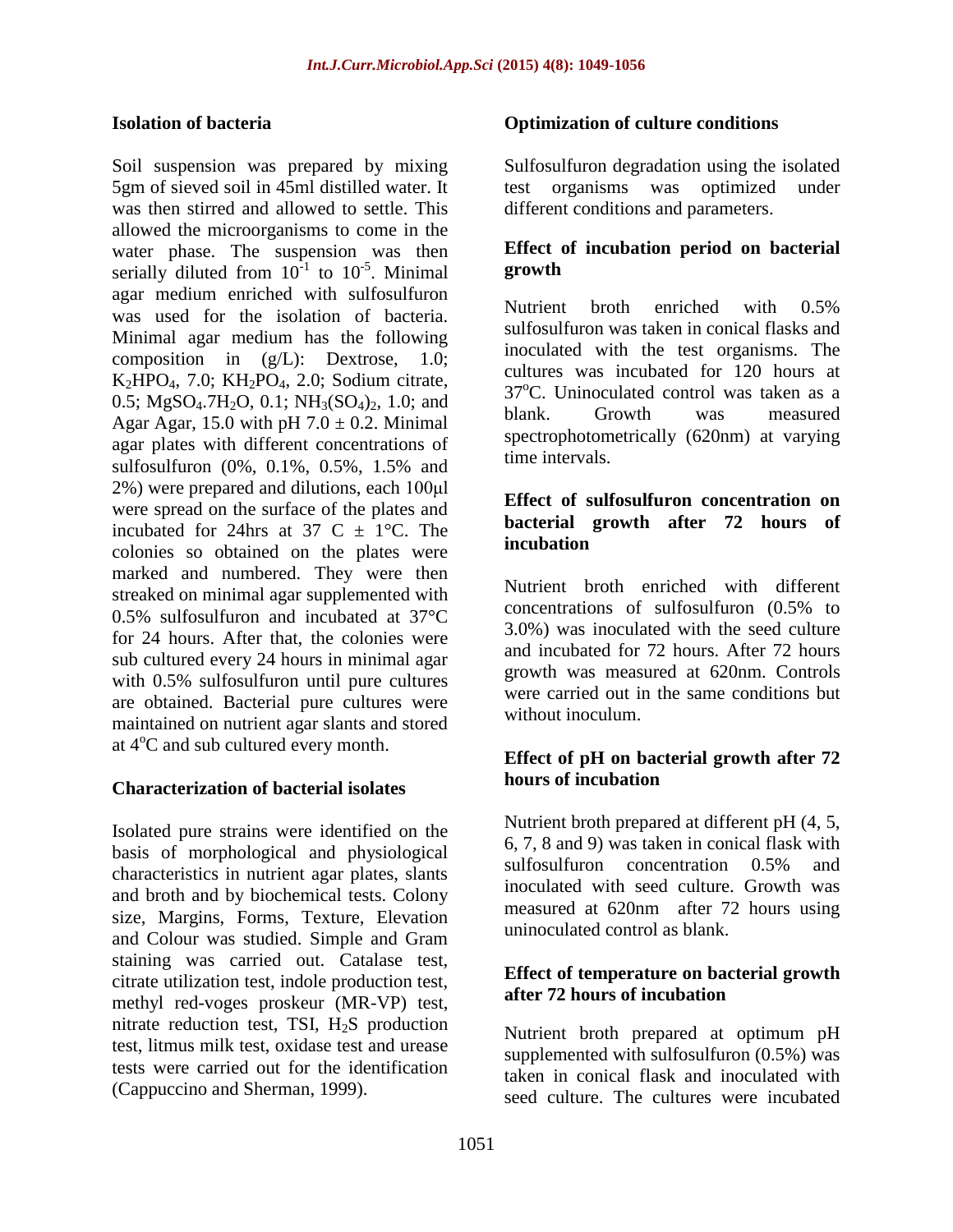for 72 hours at different temperatures. Growth was measured at 620nm using uninoculated control as blank.

## **Results and Discussion**

#### **Isolation of bacterial strains**

Two morphologically distinguishable bacterial colonies were observed on minimal salt agar enriched with the herbicide sulfosulfuron. Pure culture of these isolates were preserved as shown in figure 1.

### **Identification of the bacterial isolates**

Isolated pure strains were identified by Bergey's Manual of Determinative Bacteriology, on the basis of morphological and physiological characteristics. The results obtained are shown in table 1.

#### **Optimization of bacterial culture conditions**

Pesticide degradation using the isolated test organisms was optimised under different conditions and parameters as given below.

#### **Effect of incubation period on bacterial growth**

Growth of B1 and B2 was studied by measuring the optical density at 620nm after 4, 24, 32, 40, 48, 56, 64, 72, 80, 88, 96 and 120 hours of incubation and the results were as shown in figure 2.

#### **Effect of sulfosulfuron concentration on bacterial growth after 72 hours of incubation**

Growth of B1 and B2 was studied by measuring the optical density at 620nm at different concentrations of sulfosulfuron (0.5% to 3.0%). The results obtained are depicted in figure 3.

#### **Effect of pH on bacterial growth after 72 hours of incubation**

Growth of B1 and B2 was studied by measuring the optical density at 620nm at different pH  $(4, 5, 6, 7, 8, 9)$  and the results were as shown in figure 4.

#### **Effect of temperature on bacterial growth after 72 hours of incubation**

The degradation efficiency of B1 and B2 was studied by measuring the optical density at 620nm at different at temperatures ranging from 27 to 47<sup>o</sup>C. The result obtained is shown in figure 5.

A large amount of pesticides are being used now-a-days in crop protection which has resulted in build up of such harmful compounds in the environment, proving a menace to humans, animal life as well as to soil microbes. Residues of these pesticides have been reported in soil, water and foods. Sulfosulfuron is among the most widely used pesticide for treating unwanted herbs in crops. Sulfosulfuron, a sulfonylurea herbicide may result in the development of resistant herbs displaying its carry-over effects to the next crop cultivated. These pesticides possess large half-lives and thus remain persistent in the environment which may lead to harmful consequences in near future. Besides chemical and photo-catalytic degradation of pesticides, microbial degradation has now been evolved as a much effective and safer way to eradicate these harmful compounds from the environment. However, a limited literature is available on the microbial degradation of such compounds. Sulfonylureas are a unique group of herbicides used for controlling a range of weeds and some grasses in a variety of crops and vegetables.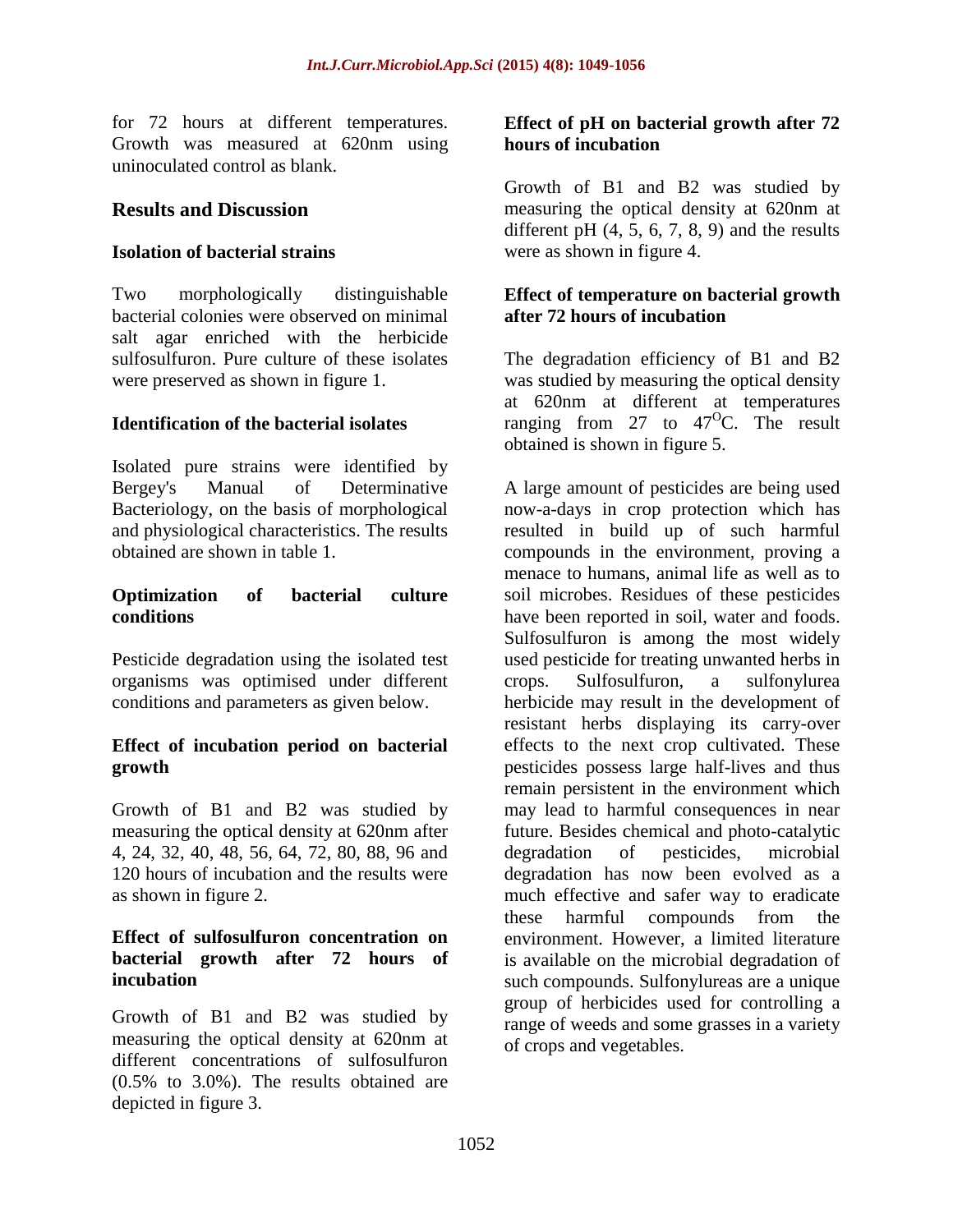### *Int.J.Curr.Microbiol.App.Sci* **(2015) 4(8): 1049-1056**

| <b>Characteristics</b>   | <b>Bacillus sp. (B1)</b> | <b>Bacillus sp. (B2)</b>                                                                                                                                                                                                                                                                                                                                                                                                                                                                                                                                                                             |
|--------------------------|--------------------------|------------------------------------------------------------------------------------------------------------------------------------------------------------------------------------------------------------------------------------------------------------------------------------------------------------------------------------------------------------------------------------------------------------------------------------------------------------------------------------------------------------------------------------------------------------------------------------------------------|
| <b>Gram Reaction</b>     | $+$                      | $^{+}$                                                                                                                                                                                                                                                                                                                                                                                                                                                                                                                                                                                               |
| Morphology               | Rod                      | Rod                                                                                                                                                                                                                                                                                                                                                                                                                                                                                                                                                                                                  |
| Arrangement              | Chains                   | Chains                                                                                                                                                                                                                                                                                                                                                                                                                                                                                                                                                                                               |
| Motility                 | $^{+}$                   | $^{+}$                                                                                                                                                                                                                                                                                                                                                                                                                                                                                                                                                                                               |
| Oxidase                  | $[+]$                    |                                                                                                                                                                                                                                                                                                                                                                                                                                                                                                                                                                                                      |
| Indole                   |                          |                                                                                                                                                                                                                                                                                                                                                                                                                                                                                                                                                                                                      |
| <b>MR</b>                |                          |                                                                                                                                                                                                                                                                                                                                                                                                                                                                                                                                                                                                      |
| <b>VP</b>                | $^{+}$                   | $^{+}$                                                                                                                                                                                                                                                                                                                                                                                                                                                                                                                                                                                               |
| Citrate                  | $[+]$                    | $[+]$                                                                                                                                                                                                                                                                                                                                                                                                                                                                                                                                                                                                |
| Urease                   | $[\cdot]$                |                                                                                                                                                                                                                                                                                                                                                                                                                                                                                                                                                                                                      |
| $H_2S$                   |                          |                                                                                                                                                                                                                                                                                                                                                                                                                                                                                                                                                                                                      |
| <b>Nitrate Reduction</b> | $+$                      | $^{+}$                                                                                                                                                                                                                                                                                                                                                                                                                                                                                                                                                                                               |
| Catalase                 | $+$                      | $^{+}$                                                                                                                                                                                                                                                                                                                                                                                                                                                                                                                                                                                               |
| <b>Starch</b>            | $[+]$                    | $^{+}$                                                                                                                                                                                                                                                                                                                                                                                                                                                                                                                                                                                               |
| Glucose                  | $^{+}$                   | $^{+}$                                                                                                                                                                                                                                                                                                                                                                                                                                                                                                                                                                                               |
| Lactose                  |                          | $\left[ -\right] % \begin{minipage}[b]{.45\linewidth} \centering \includegraphics[width=\linewidth]{images/Example_14]{Example_144m100.pdf} \caption{The image shows the number of times of the number of times.} \label{fig:Example_144m10_144} \end{minipage} \ \ \begin{minipage}[b]{.45\linewidth} \centering \includegraphics[width=\linewidth]{images/Example_144m10_14} \caption{The 3D (blue) and 4D (blue) are the number of times.} \label{fig:Example_144m10_144} \end{minipage} \ \ \begin{minipage}[b]{.45\linewidth} \centering \includegraphics[width=\linewidth]{images/Example_144$ |
| Sucrose                  | $^{+}$                   | $\hspace{0.1mm} +$                                                                                                                                                                                                                                                                                                                                                                                                                                                                                                                                                                                   |

**Table.1** Morphological and physiological characteristics of the bacterial isolates

# **Fig.1** Master plates of bacterial isolates

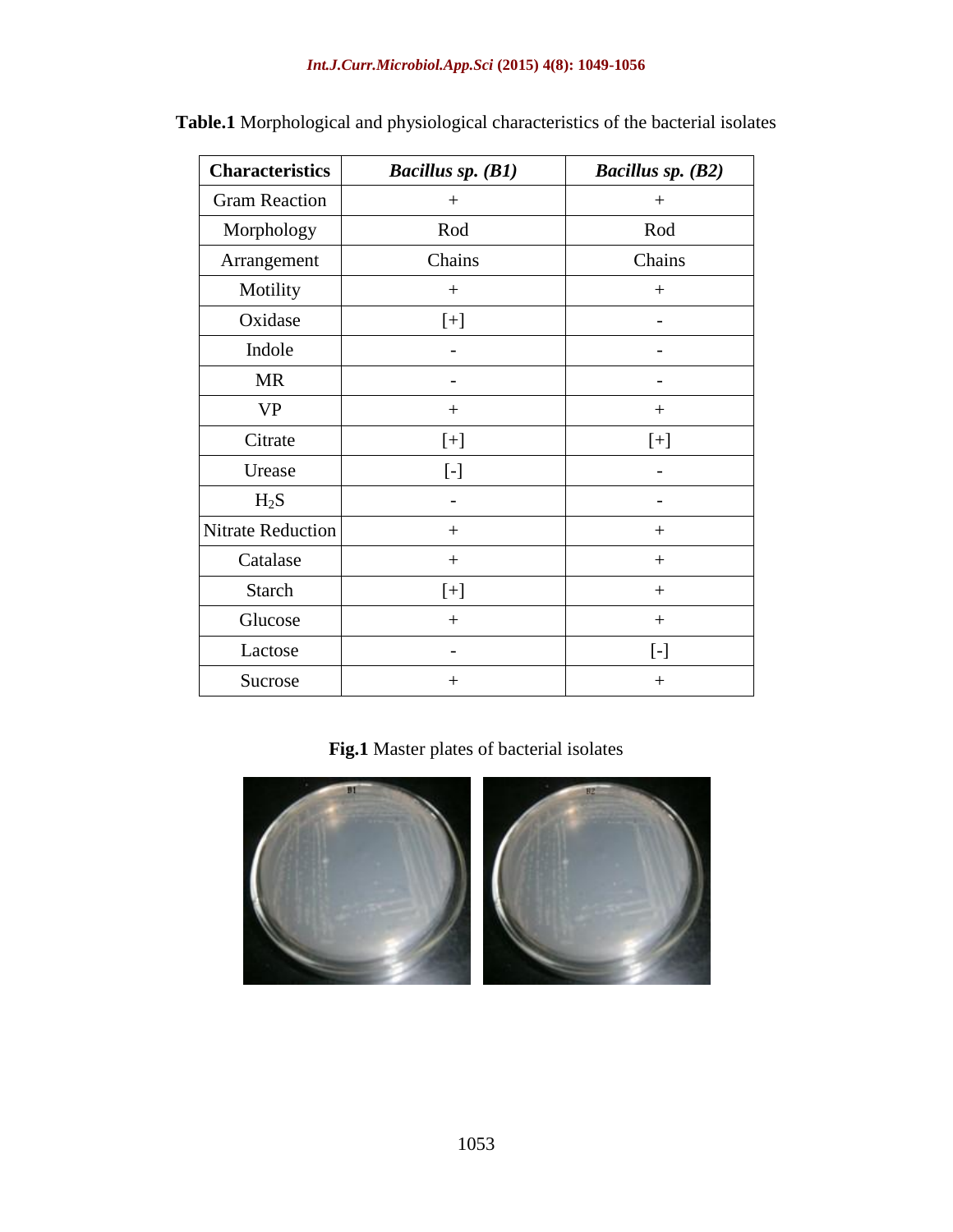

**Fig.2** Effect of incubation period on bacterial growth

**Fig.3** Effect of sulfosulfuron concentration on bacterial growth after 72 hours of incubation



**Fig.4** Effect of pH on Bacterial Growth after 72 hours of Incubation

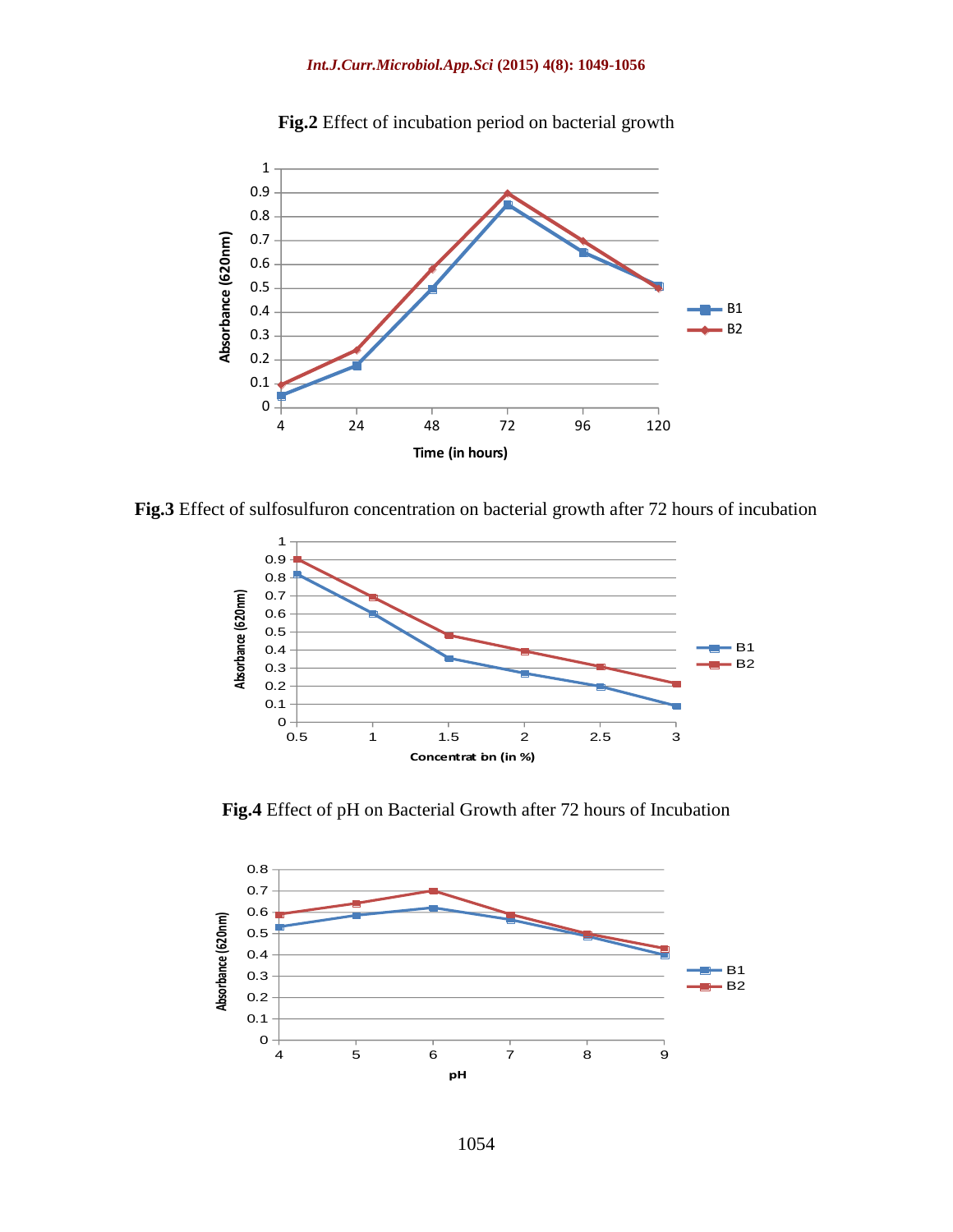

**Fig.5** Effect of temperature on bacterial growth after 72 hours of incubation

They have been extremely popular worldwide because of their low mammalian toxicity, low use rate, and unprecedented herbicidal activity. Knowledge about the fate and behavior of sulfonylurea herbicides in the soil-water environment appears to be of utmost importance for agronomic systems and environmental protection. Because these herbicides are applied at a very low rate, and their mobility is greatly affected by the chemicals' anionic nature in alkaline soils, a thorough understanding of their degradation/hydrolysis processes and mechanisms under aqueous and soil systems is important.

As described by Merrill A. Ross and Thomas N. Jordan of Purdue University in 1999, sulfonylureas are primarily broken down by hydrolysis and microbes. Sulfonylurea herbicides are more tightly adsorbed to soil particles and soil organic matter at low pH. Sulfonylurea herbicides carry-over more in higher pH soils since acid hydrolysis ceases at high pH levels. The rate of hydrolysis is greatest at pH below 6.8 and as the temperature increases. Variable pH across a field can greatly affect the

ability of a herbicide to persist in the soil (Merril and Thomas, 1999).

This study reports the isolation and characterization of soil-borne bacterial strains (*Bacillus sp.*) from soil samples collected from a wheat field in in Baidauli Mahua Dih, a village approximately 6 km from District Kushinagar, Uttar Pradesh, India, that possess the capacity to use sulfosulfuron. The capacity of these isolates to survive and grow in the presence of the herbicide, show that these strains may possess potential to be used in bioremediation of sulfosulfuroncontaminated environments. This study also provides important information on optimization of critical parameters to enhance sulfosulfuron degradation by the isolated bacterial strains.

#### **Acknowledgements**

The authors are thankful to Dolphin (PG) Institute of Biomedical and Natural Sciences for providing the necessary laboratory requirements and facilities to carry out this work.